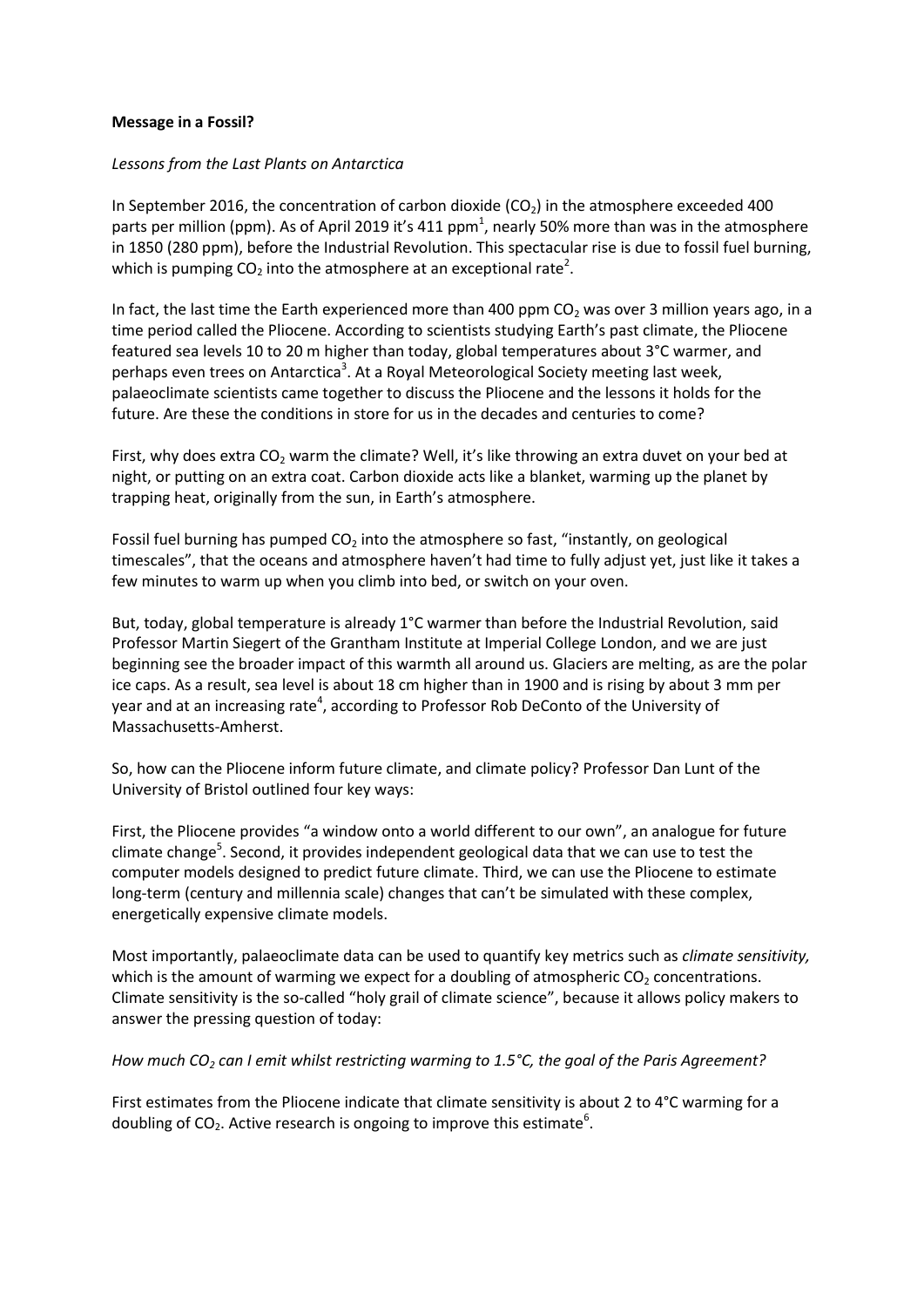Much of the meeting focussed on the response of the Antarctic ice sheets to warming. Melting ice on Antarctica has the potential to cause massive sea level rise, with up to 5 m from the West Antarctic Ice Sheet (WAIS), and an additional *53 m* of sea level rise were the entire East Antarctic Ice Sheet (EAIS) to melt.

The EAIS was previously assumed to be stable, because most of the ice sits on solid rock. But large areas of the EAIS, holding approximately 19 m of sea level potential, are actually below sea level, in huge 'sub-glacial' basins (Fig. 1). According to Professor Tina van de Flierdt, also of Imperial College London, data from marine sediments suggests that lots of the ice in these sub-glacial basins melted during the Pliocene<sup>7</sup>, with more than 10 m of sea level rise at the time.



**Figure 1.** Antarctica with its two major ice sheets, the West and East Antarctic Ice Sheets (WAIS, EAIS). Three large sub-glacial basins in the EAIS are labelled.

Why did the ice on East Antarctica melt in the Pliocene? And could this happen in the coming centuries? How quickly are the ice sheets on Greenland and West Antarctica likely to respond to warming in the coming decades? These are the questions addressed by Professor DeConto, via a state-of-the-art ice sheet computer model<sup>8</sup>.

Marrying the geological data and model findings suggests that ice sheets are inherently more unstable than we had previously realised. We know sea level will rise in future; our new understanding of the physical mechanisms of ice sheet retreat is hugely valuable for predicting just how far, and how fast.

So, is there any good news? Well, the most recent ice sheet model findings suggest that, if we limit global temperature rise to less than 2°C, sea level rise by the end of this century is likely to be modest (< 10 cm). Above 2°C warming, and the rise is likely to be much more abrupt.

My conclusion? It's time to act urgently on reducing  $CO<sub>2</sub>$  emissions! The alternative, as spelled out by Professor Alan Haywood of University of Leeds, is:

"After studying the Pliocene for 21 years, and all things being equal in the decades ahead, I will experience first hand a climate state that has not existed for more than 3 million years."

## **References:**

1. Mauna Loa observatory:<https://www.esrl.noaa.gov/gmd/ccgg/trends/>